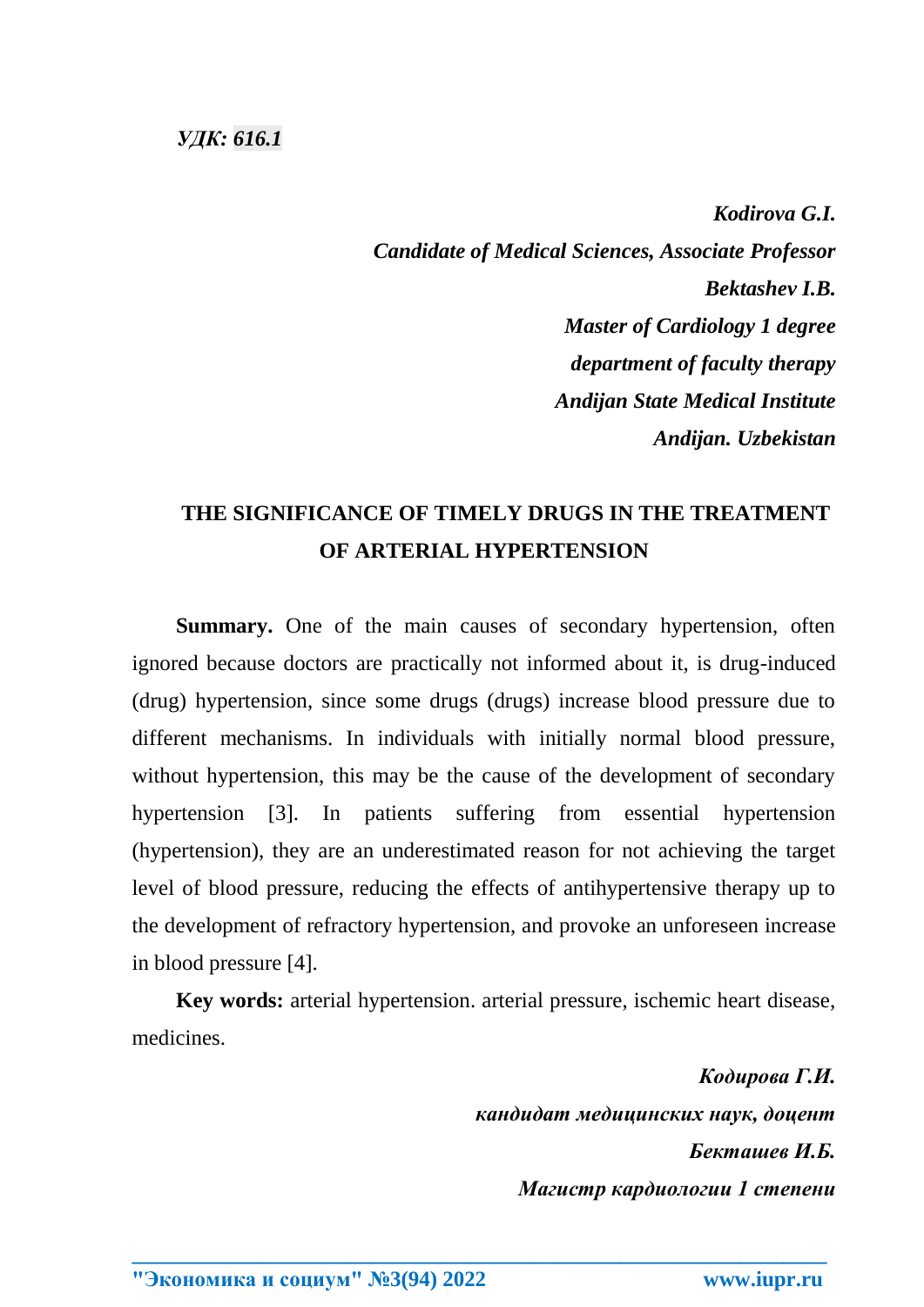*кафедра факультетской терапии Андижанский государственный медицинский институт Андижан. Узбекистан*

## **ЗНАЧЕНИЕ СВОЕВРЕМЕННОГО ПРИЕМА ЛЕКАРСТВЕННЫХ СРЕДСТВ ПРИ ЛЕЧЕНИИ АРТЕРИАЛЬНОЙ ГИПЕРТЕНЗИИ**

**Резюме.** Одной из основных причин вторичной АГ, зачастую игнорируемой, поскольку врачи о ней практически не информированы, является медикаментозно-индуцированная (лекарственная) АГ, поскольку некоторые лекарственные средства (ЛС) в силу разных механизмов повышают АД. У лиц с изначально нормальным АД, без АГ, это может быть причиной развития вторичной АГ[3]. У пациентов же, страдающих эссенци-альной АГ (гипертонической болезнью), они являются недооцениваемой причиной недостижения целевого уровня АД, снижения эффектов антигипертензивной терапии вплоть до развития рефрактерной АГ, провоцируют непредвиденное повышение АД [4].

*Ключевые слова:* артеоиальная гипертензия. артериальная давления, ишемическая болезнь сердца, лекарственные средства.

**Relevance.** The prevalence of arterial hypertension (AH) has increased markedly in recent years, and in the future its growth will continue, primarily due to an increase in life expectancy, and also due to an increase in the number of obese patients, which is one of the main risk factors for high blood pressure. (AD) [2].

One of the main causes of secondary hypertension, often ignored because doctors are practically not informed about it, is drug-induced (drug) hypertension, since some drugs (drugs) increase blood pressure due to different mechanisms. In individuals with initially normal blood pressure, without hypertension, this may be the cause of the development of secondary

**\_\_\_\_\_\_\_\_\_\_\_\_\_\_\_\_\_\_\_\_\_\_\_\_\_\_\_\_\_\_\_\_\_\_\_\_\_\_\_\_\_\_\_\_\_\_\_\_\_\_\_\_\_\_\_\_\_\_\_\_\_\_\_\_**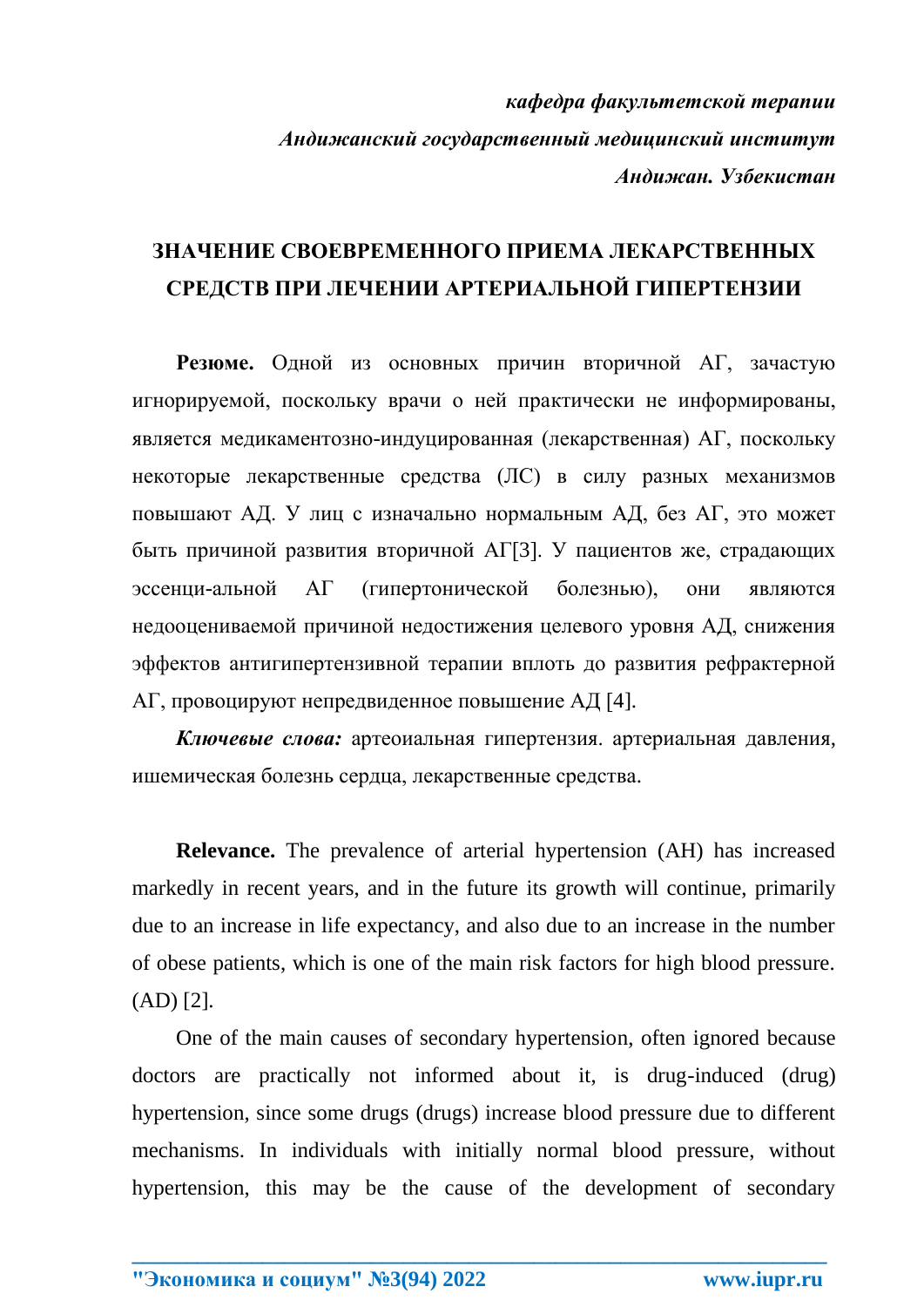hypertension [3]. In patients suffering from essential hypertension (hypertension), they are an underestimated reason for not achieving the target level of blood pressure, reducing the effects of antihypertensive therapy up to the development of refractory hypertension, and provoke an unforeseen increase in blood pressure [4].

These drugs can be both over-the-counter, i.e. freely sold in pharmacies, and prescription, prescribed by a doctor for acute or chronic diseases. Most often, drug-induced hypertension is caused by steroids, non-steroidal antiinflammatory drugs (NSAIDs), sympathomimetic drugs, central nervous system (CNS) stimulants - alcohol, amphetamine, other therapeutic drugs (sibutramine, antiemetics, physostigmine, levodopa, leflunomide , growth hormone, thyroid hormones, recombinant human erythropoietin), antidepressants, immunosuppressants, antiangiogenic drugs, anesthetics, heavy metals, toxins, and even some nutritional supplements (ginseng, liquorice, etc.) [1].

**Purpose of the study.** Comparative evaluation of the effectiveness of therapy with fixed combination drugs fozid and lozap plus and the rationale for their use in patients with arterial hypertension of 1-2 degrees.

**Materials and research methods.** Prolonged therapy with fozid and lozap plus in patients with 1-2 degree hypertension provides reliable; a uniform hypotensive effect for 24 hours and has a multifaceted corrective effect on the dynamics of daily monitoring4 blood pressure indicators: average daily values of systolic blood pressure, average daily values of diastolic blood pressure, the magnitude of the morning rise in blood pressure, blood pressure variability, the time index: hypertension-Lozap plus is more pronounced; than fozid reduces FOS. Both drugs are well tolerated.

Long-term use of fozid and lozap plus has a positive effect on the structural state of the left ventricle, improves systolic and diastolic functions of the heart. Lozap; plus, compared with fozidom, it more significantly reduces the mass of the myocardium of the left ventricle (LVMI).

**\_\_\_\_\_\_\_\_\_\_\_\_\_\_\_\_\_\_\_\_\_\_\_\_\_\_\_\_\_\_\_\_\_\_\_\_\_\_\_\_\_\_\_\_\_\_\_\_\_\_\_\_\_\_\_\_\_\_\_\_\_\_\_\_**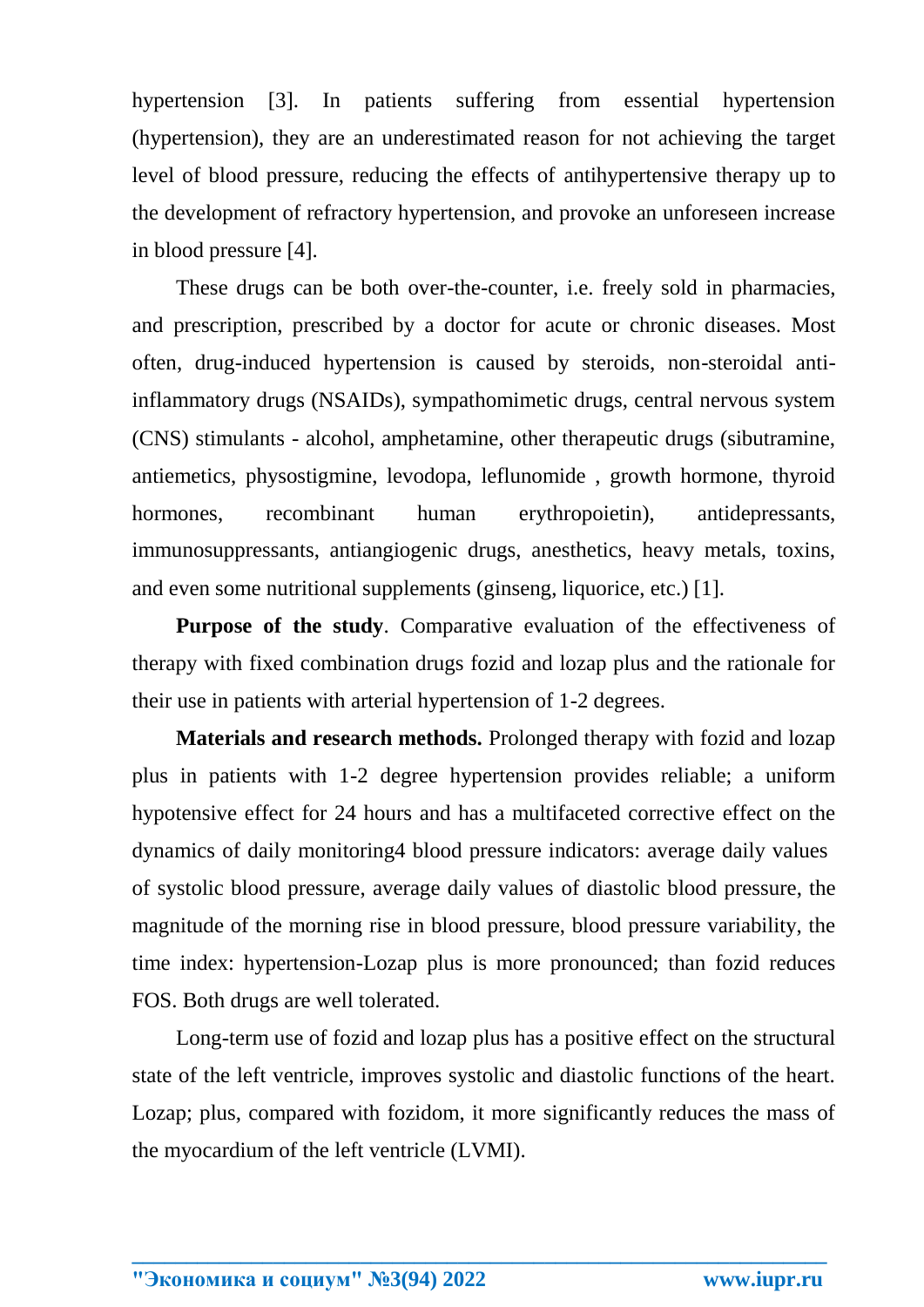Therapy with fozid in comparison with lozap plus more significantly reduces the manifestations of atherosclerosis of the carotid arteries, contributing to the regression of the size of the intima-media complex of the common carotid artery.

Microalbuminuria was detected in 82.2% of the studied patients with 1-2 degree AH. Phosid and lozap therapy? plus; significantly reduces the level of MAU, the initially increased glomerular filtration rate and does not worsen it at normal values. Unlike lozap plus, fozid more significantly reduces the level of MAU.

The intake of fozida and lozap plus helps to improve the lipid spectrum, without adversely affecting the parameters of carbohydrate, electrolyte metabolism and creatinine levels.

Long-term therapy with both drugs has a positive effect on the quality of life of patients with 1-2 degree hypertension, having a beneficial effect on all subspheres and not leading to a deterioration in any of them, which contributes to greater adherence to treatment.

**Output.** The results of the study substantiate the possibility of differentiated use of fozida and lozap plus as pathogenetic therapy drugs in hypertensive patients with target organ damage.

To identify target organ damage and the choice of: antihypertensive therapy in patients with hypertension, a comprehensive examination of patients is necessary: assessment of the initial parameters of the daily blood pressure profile, intracardiac hemodynamics, determination of the magnitude of the intima-media complex of the common carotid artery and the level of microalbuminuria.

Based on the results of a comparative analysis, criteria for prescribing fozid and lozap plus for patients with hypertension are proposed. With left ventricular hypertrophy, a tendency to tachycardia, the appointment of lozap plus is recommended.

**\_\_\_\_\_\_\_\_\_\_\_\_\_\_\_\_\_\_\_\_\_\_\_\_\_\_\_\_\_\_\_\_\_\_\_\_\_\_\_\_\_\_\_\_\_\_\_\_\_\_\_\_\_\_\_\_\_\_\_\_\_\_\_\_**

## **BIBLIOGRAPHY:**